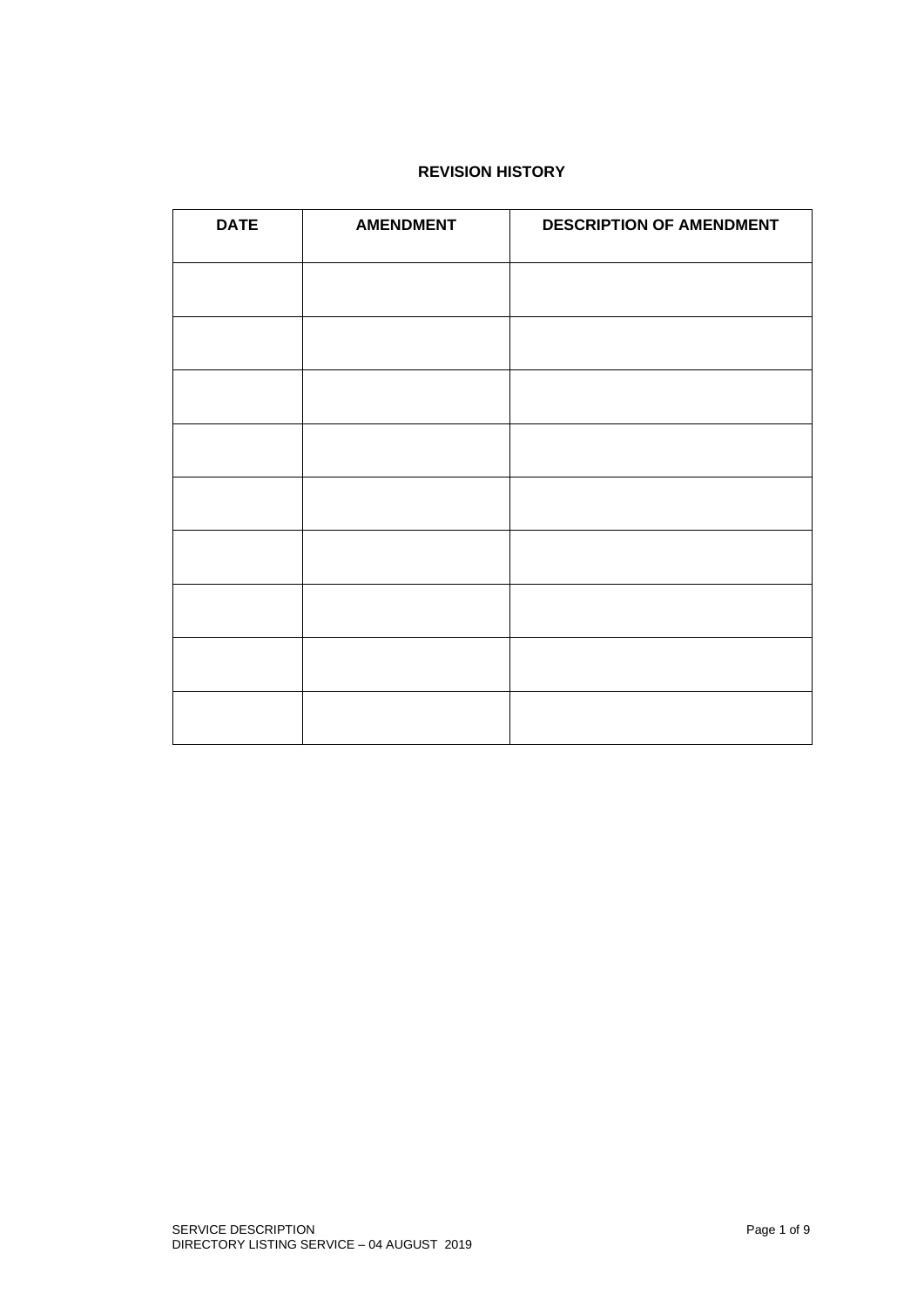### **SERVICE DESCRIPTION 3-5: DIRECTORY LISTING SERVICE**

#### **1 THE SERVICE**

The Directory Listing Service is a service provided by Batelco to:

- (a) arrange, as the Access Seeker's agent, certain types of listings for Access Seeker Customers in Directories; and
- (b) to support provision of Directory Assistance Service and Emergency Call Access Service.

# **2 DEFINITIONS**

Capitalised terms not defined in this Service Description are defined in the Dictionary. Terms defined in this Service Description are specific to it.

**Access Seeker Fixed Customer** means an Access Seeker Customer directly connected to the Access Seeker's PSTN.

**Access Seeker Mobile Customer** means an Access Seeker Customer directly connected to the Access Seeker's Mobile Network, other than a customer using a pre-paid service.

**Additional Entry** means any entry, in addition to a Free Entry in a Directory for which an Access Seeker Customer is required to pay in accordance with the Directory Listings Policy.

**Business Customer** means an Access Seeker Fixed Customer who meets the criteria set out in the Directory Listings Policy to be a Business Customer.

**Classified Directory** means the yellow pages printed or electronic directory published by the Directory Publisher in which customer entries are organised by business type.

**Directory** means a Standard Directory or Classified Directory.

**Directory Data Procedures** means the procedures issued by Batelco from time to time setting out the procedures for the provision of Directory Information by the Access Seeker to Batelco, including the format, content, timing, frequency and mode of providing, updating and verification of that data.

#### **Directory Information** means:

- (a) as specified in the Directory Listings Policy:
	- (i) the information required for a Free Entry; and
	- (ii) the information required for an Additional Entry;
- (b) any additional information about Access Seeker Customers which Batelco reasonably requires to provide its Directories Assistance Service or if acquired by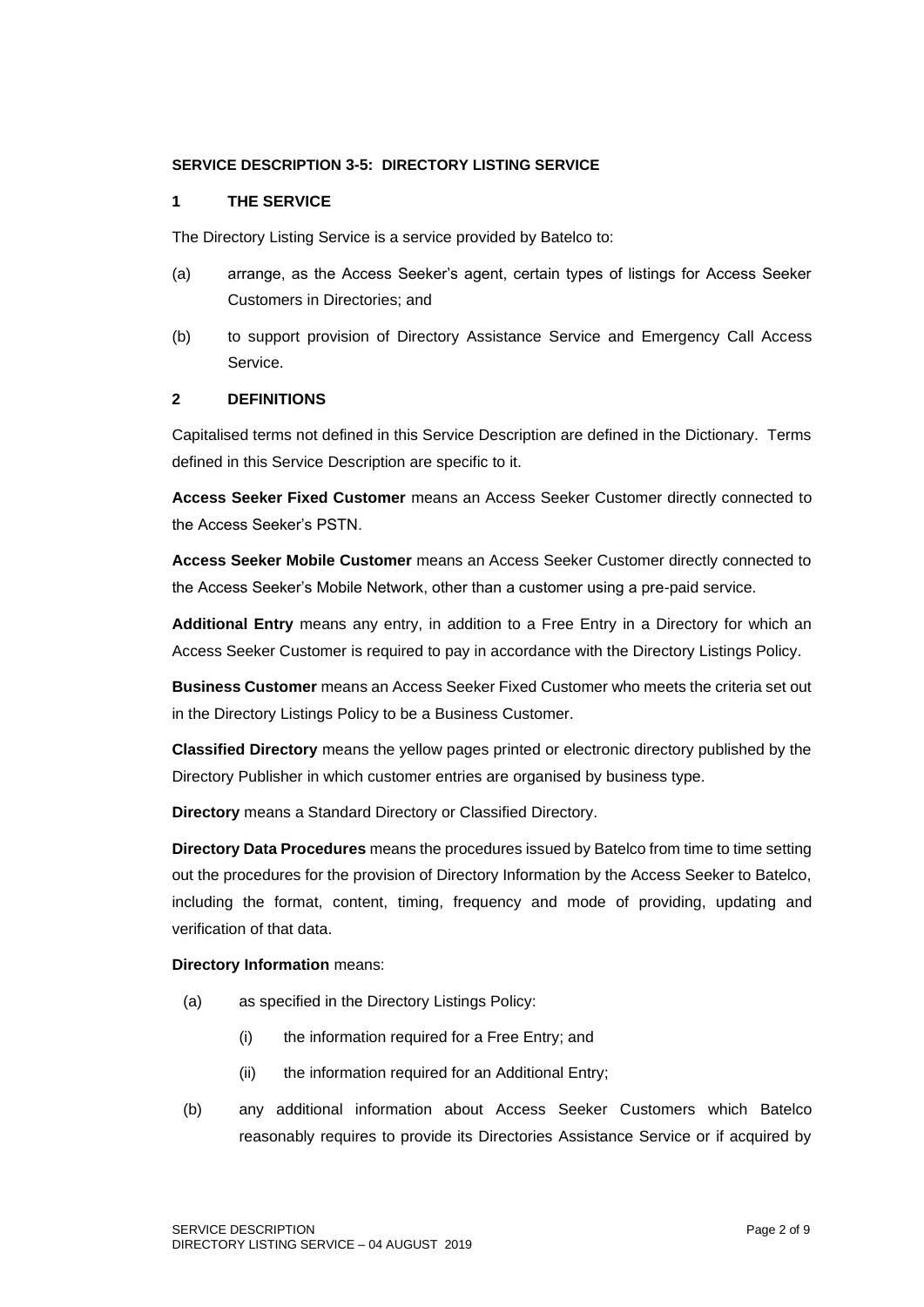the Access Seeker, the Emergency Call Termination Services, as specified in the Directories Data Procedures.

**Directory Listings Policy** means the guidelines issued by the Directory Publisher, which set out the entitlement of customers to have entries in the Directories, the form, style and content of entries in directories, and other matters relating to the content of those Directories.

**Directory Publisher** means Tele-gulf Directory Publication WLL or any person with whom Batelco has an arrangement for the publishing of a Standard Directory.

**Free Entry** means an entry in a Directory comprising the name, and associated PSTN Number of a customer for which a customer is not required to pay.

**Residential Customer** means an Access Seeker Fixed Customer who meets the criteria set out in the Directory Listings Policy to be a Residential Customer.

**Standard Directory** means a printed or electronic directory made available by the Directory Publisher organized in alphabetical order primarily containing Free Entries, other than a Classified Directory.

# **Ex-Directory Number** means:

- (a) a Number which Access Seeker Customer has requested not be listed in any Directory; and
- (b) a Mobile Number, unless the Access Seeker Customer has requested that number to be listed in a Directory.

## **3 TERMS**

## **3.1 Access Provider**

Batelco is the Access Provider.

#### **3.2 Service Scope**

The Directory Listings Service covers Batelco arranging, as agent of the Access Seeker:

- (i) Free Entries for Residential and Business Customers in Standard Directories;
- (ii) Free Entries for Business Customers in Classified Directories;
- (iii) Additional Entries for Access Seeker Fixed Customers in Standard Directories; and
- (iv) Additional Entries in Standard Directories comprising Mobile Numbers if the relevant Access Seeker Mobile Customer also has a PSTN listing in the relevant Directory (whether or not the Access Seeker Mobile Customer is also an Access Seeker Fixed Customer).

The Directory Listings Service does not include arranging for: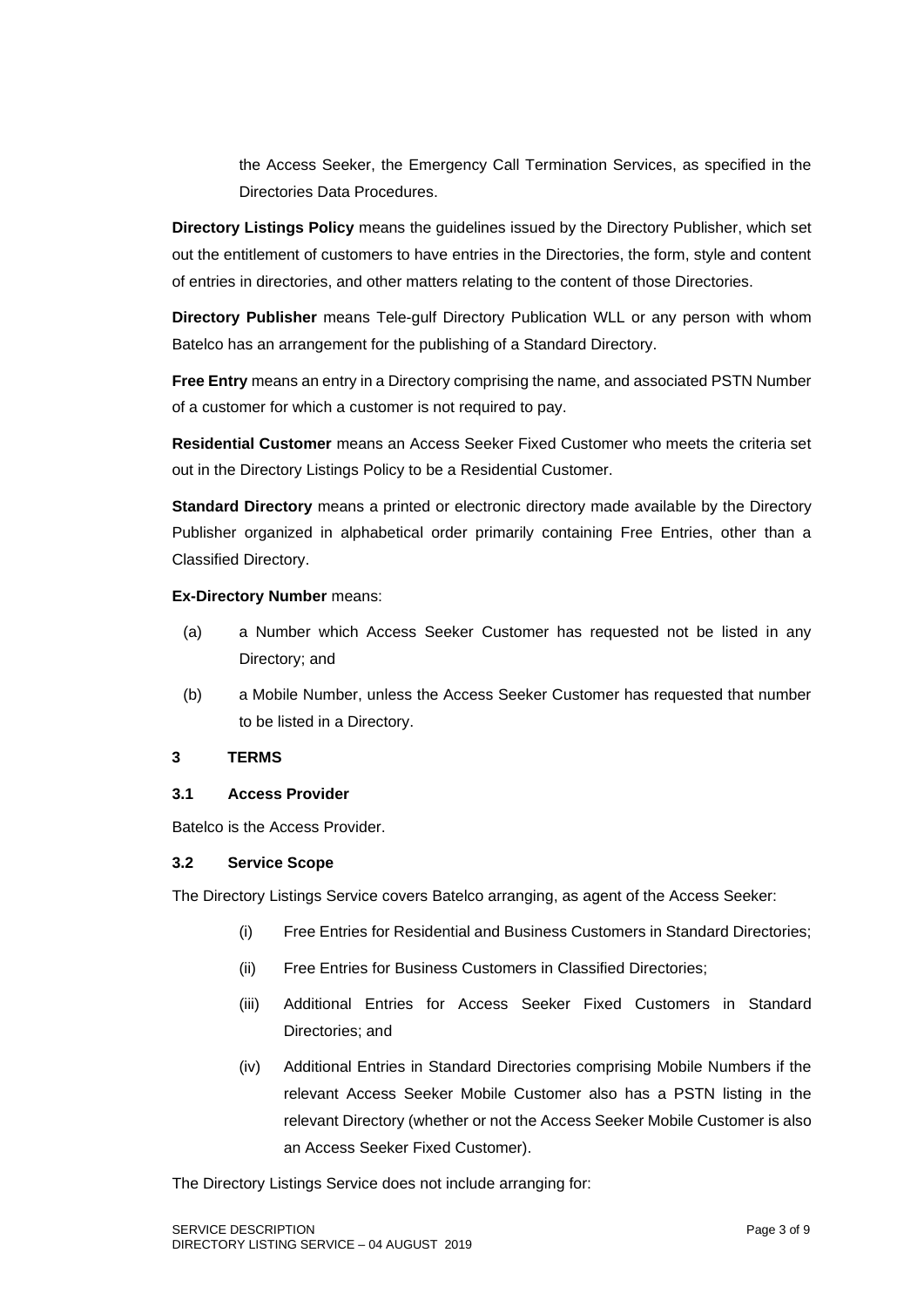- (i) Additional Entries for Business Customers in Classified Directories;
- (ii) advertising in Directories; or
- (iii) listing of the Access Seeker's service numbers in Directories.

The Access Seeker or the Access Seeker Customer is required to arrange those entries directly with the Directory Publisher.

# **3.3 Appointment as agents**

The Access Seeker acknowledges that Batelco does not publish the Directories. Batelco will act as the Licensed Operator's agent to arrange that the Directory Publisher publishes:

- (a) a Free Entry in the relevant Standard Directory for each Access Seeker Customer;
- (b) a Free Entry in the relevant Classified Directory for each Access Seeker Customer who is a Business Customer;
- (c) an Additional Entry in a Standard Directory requested by a Access Seeker Fixed Customer, including to list that customer's Access Seeker Mobile Number;
- (d) an Additional Entry in a Standard Directory comprising the Mobile Number of an Access Seeker Mobile Customer if that customer is directly connected to a PSTN and has a PSTN Number entry in the relevant Standard Directory; and
- (e) other Directory entries as agreed from time to time between the parties.

## **3.4 Access Seeker's Obligations**

- (a) The Access Seeker must supply to Batelco the Free Entry Information in respect of each of its Access Seeker Fixed Customers within 24 hours after the Licensed Operator connects that Access Seeker Fixed Customer to its PSTN.
- (b) If an Access Seeker Customer wishes an Additional Entry in a Standard Directory, the Access Seeker must provide Batelco with the Additional Entry information in accordance with the Directories Data Procedures.
- (c) The Access Seeker must ensure that any Directory Information supplied to Batelco for the Directory Publisher to publish is accurate, complete and up-to-date.
- (d) The Access Seeker must supply Directory Information to Batelco in an electronic form suitable for immediate down-loading to Batelco's computer database and immediate transfer to the Directory Publisher's computer database used for publishing Directories, as specified in the Directories Data Procedures. Final submission of Directory Information must be made to the Directories publisher by the relevant print deadline indicated in the Directories Data Procedures.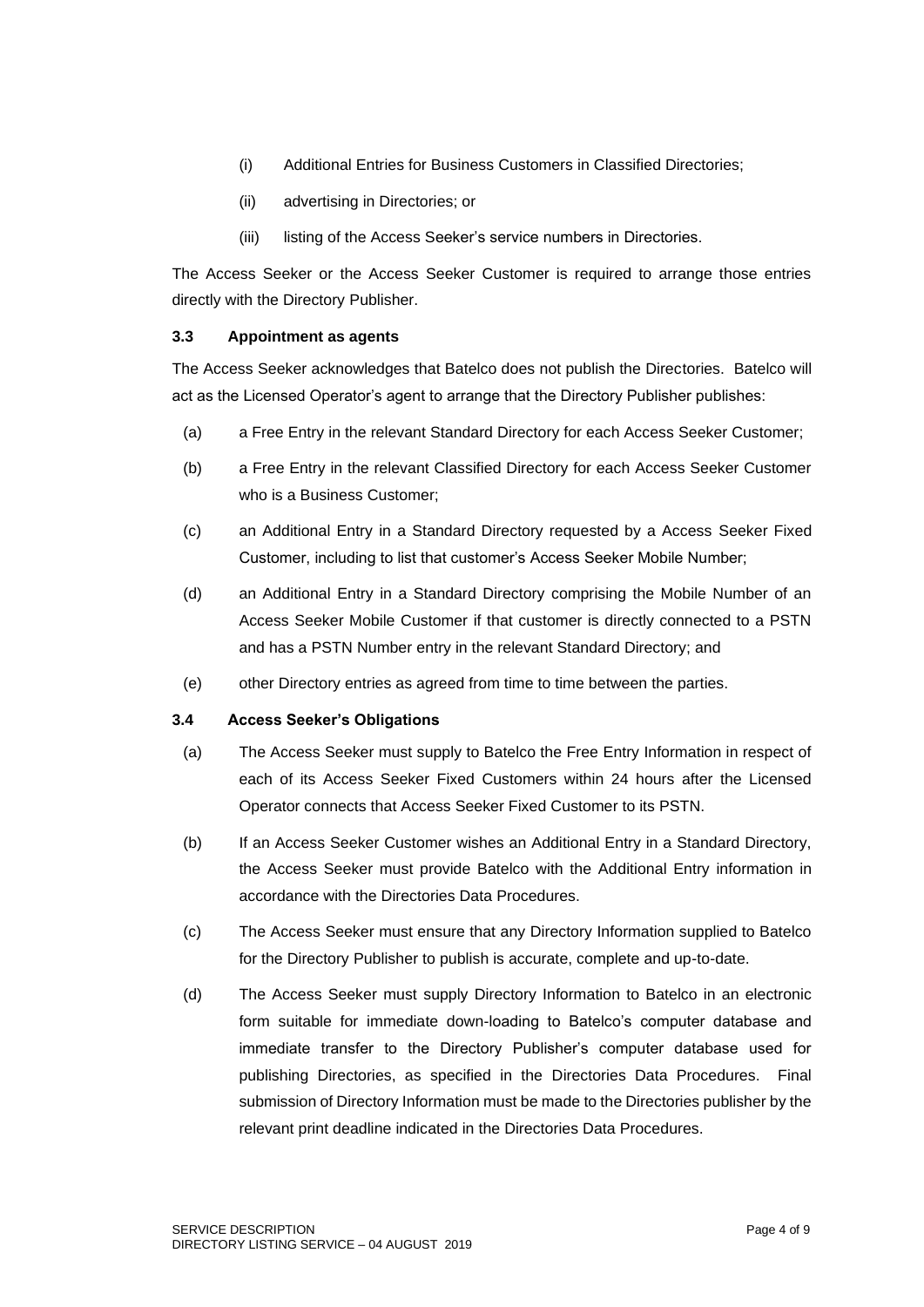- (e) Without limiting any other right or remedy, the Access Seeker must pay Batelco any additional direct cost incurred by Batelco arising from the Licensed Access Seeker providing Directory Information in a form other than the form required under subparagraph (d).
- (f) Within 24 hours after the Access Seeker becomes aware of any change in the Directory Information previously provided in respect of a Access Seeker Customer, including as the result of the termination of the relevant service provided to the Access Seeker Customer, the Licensed Operator must notify Batelco of that change, in the same form as required under sub-paragraph (d).
- (g) The Access Seeker must obtain necessary consents and comply with all privacy and data protection requirements to allow provision of the Directory Information to Batelco and to the Directory Publisher.

## **3.5 Batelco's obligations**

- (a) Batelco must use reasonable endeavours to procure that the Directory Publisher:
- (b) publishes Directories which include the Directory Information provided by the Access Seeker to Batelco which complies with the Directory Listings Policy and the Directories Data Procedures; and
- (c) distributes Directories to Access Seeker Fixed Customers of the Access Seeker on the same basis as the Directory Publisher distributes Directories to similarly situated Batelco Customers; and
- (d) Batelco must use reasonable endeavours to ensure that:
- (e) in the preparation, production, publication or distribution of Directories, the Directory Publisher does not discriminate between customers for the reason that a customer has chosen or may choose to deal with a particular public telecommunications operator; and
- (f) Batelco does not discriminate between Batelco customers and Access Seeker Customers in the provision of Directory Information to the Directory Publisher and in the use of Directory Information in providing its own Directory Assistance Service and Emergency Services.

## **3.6 Use of Directory Information**

- (a) Batelco must:
	- (i) use reasonable endeavours to procure that the Directory Publisher only uses Directory Information supplied by the Access Seeker for or in connection with the production of Directories; and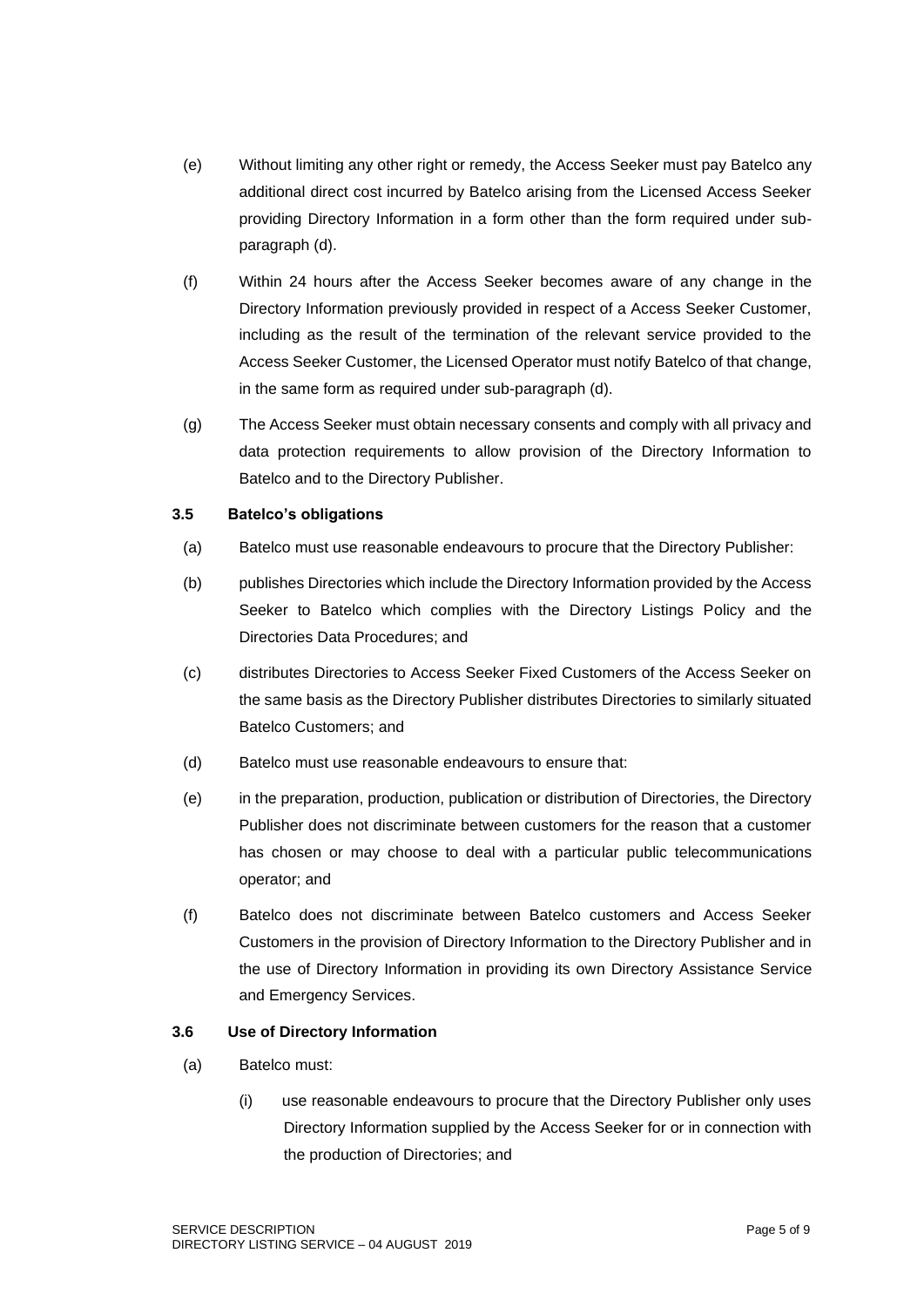- (ii) use the Directory Information supplied by the Access Seeker only for and in connection with Batelco's role as agent to pass that Directory Information (together with Batelco's own information) to the Directory Publisher and for Batelco's provision of Directory Assistance Services (subject to paragraph 3.8) and Emergency Services.
- (b) Without limiting sub-paragraph (a), Batelco or the Directory Publisher may use Directory Information to contact any Access Seeker Customer to verify the accuracy of the Directory Information for that customer (including to verify an Unlisted Number). Batelco must comply with, and Batelco must use reasonable endeavours to ensure that the Directory Publisher complies with, customer contact principles agreed from time to time by Batelco and the Licensed Operator.
- (c) Nothing in this paragraph 3.6, prevents Batelco or the Directory Publisher from obtaining and using for any purpose, information relating to an Access Seeker Customer if that information is obtained from a source other than the Licensed Operator.

# **3.7 Agency fee and Charges**

- (a) Subject to paragraphs 3.7 (b) and (c), the Licensed Operator is not required to pay Batelco any charges for provision of the Directory Listing Service.
- (b) In consideration for Batelco acting as the agent of the Access Seeker in accordance with this Service Description, the Access Seeker assigns Batelco any fees or commission payable by the Directory Publisher in respect of the Directory Information provided by the Access Seeker through Batelco which is used by the Directory Publisher.
- (c) The Licensed Operator will be responsible for billing to and collecting from Access Seeker Customers charges for Additional Entries in Standard Directories. Those charges are set by the Directory Publisher and invoiced to Batelco. Batelco, in turn, will on-charge the Access Seeker any charges for Additional Entries in respect of Access Seeker Customers and the Access Seeker shall pay those charges in accordance with the Billing and Collection procedures set out in Schedule 4. The Access Seeker shall be responsible for any bad debt in respect of those Additional Entry charges.

## **3.8 Unlisted Numbers**

(a) Within 24 hours after the Licensed Operator becomes aware that an Access Seeker Fixed Customer has requested an Unlisted Number, the Licensed Operator must notify Batelco in accordance with the Directories Data Procedures.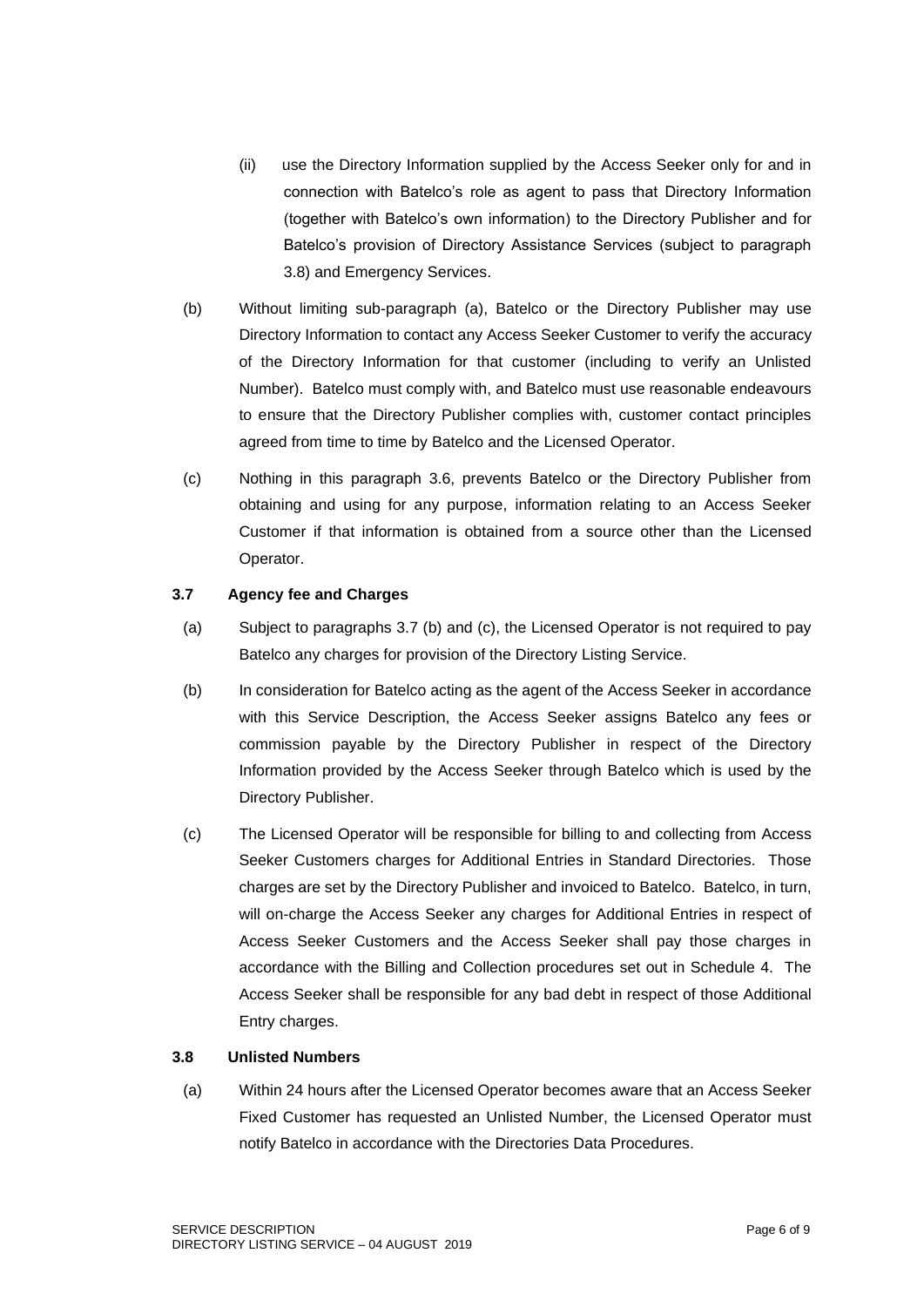(b) The Licensed Operator indemnifies Batelco from and against any action, proceeding, suit, claim, demand, damage, cost, expense or charge taken or made against or incurred by Batelco, either directly or indirectly, and arising from or in respect of any failure by the Licensed Operator to notify Batelco of an Unlisted Number in accordance with sub-paragraph (a) or incorrectly notifying Batelco that a number is not an Unlisted Number, and without limitation any liability arising from the publication by the Directory Publisher in a Directory of the Unlisted Number.

## **3.9 Limitation of liability**

- (a) The Licensed Operator has no cause of action against or right to claim or recover from Batelco or the Directory Publisher for or in respect of any loss or damage of any kind caused directly or indirectly by the production, publication or distribution of a Directory, or caused directly or indirectly by any default or negligence on the part of Batelco or of any employee, contractor or agent of Batelco in connection with any Directory.
- (b) Without limiting paragraph 3.9(a), neither Batelco nor the Directory Publisher has any liability to the Access Seeker or any third party if:
	- (i) any household, business or other premises does not receive a Directory or receives an incorrect, incomplete, damaged, or poor quality Directory; or
	- (ii) any Directory is not supplied in a timely manner.
- (c) Without limiting paragraph 3.9(a), Batelco has no liability to the Licensed Operator or any third party in respect of anything done by the Directory Publisher as described in paragraph 3.11.
- (d) The Access Seeker indemnifies Batelco against any cost, expense, loss or liability (including reasonable attorney's costs) to the Directory Publisher, an Access Seeker Customer or any third party arising from:
	- (i) the Access Seeker's failure to request an entry in a Directory;
	- (ii) the Access Seeker's provision of inaccurate or incomplete Directory Information; or
	- (iii) the late provision of Directory Information.

## **3.10 Intellectual property**

(a) The Access Seeker acknowledges and agrees that all copyright, whether present or future, in Directories published or to be published by the Directory Publisher has vested and will vest in the Directory Publisher, and that nothing in this schedule will convey to the Access Seeker any right title or interest in or to any copyright in the Directories.